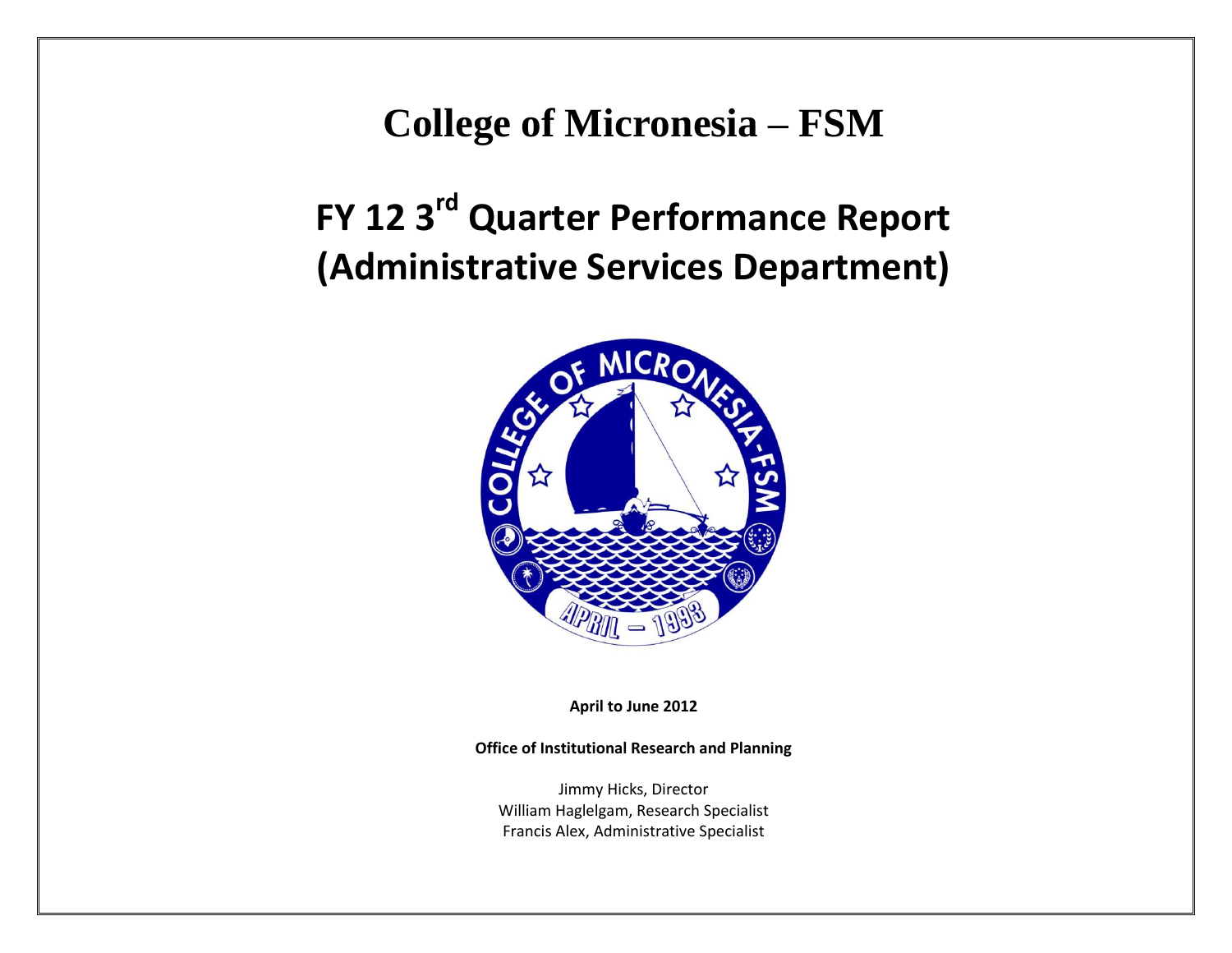# **FY12 3rd Quarter Performance Report**

**College of Micronesia – FSM - Performance reporting form**

| <b>Department/Division/Campus:</b><br><b>Administrative Services</b> | Period: | 30 <sup>th</sup><br>$^{\bullet}$ .<br>, $2017$<br>April<br>June |
|----------------------------------------------------------------------|---------|-----------------------------------------------------------------|
|----------------------------------------------------------------------|---------|-----------------------------------------------------------------|

### **Strategic goal 3: Create an adequate, healthy and functional learning and working environment**

| <b>Objectives</b>      | <b>Accomplishments</b>                                                                   | <b>Comments/additional detail</b> |
|------------------------|------------------------------------------------------------------------------------------|-----------------------------------|
| 3A: Provide for        | <b>VPAS:</b>                                                                             |                                   |
| adequate facilities to | The Infrastructure Maintenance fund at FSM is now available for the college to use for   |                                   |
| support a learning     | repair and maintenance of all facilities of the college. Nearly \$400,000 dollars is now |                                   |
| community              | in the account. Percentage of the fund has been matched but the rest need to be          |                                   |
|                        | matched by FSM before the college can use it.                                            |                                   |
|                        |                                                                                          |                                   |
|                        | A new backup generator for the National Campus Library, Faculty Building, and            |                                   |
|                        | Administration building has been ordered to replace the old one. The old generator is    |                                   |
|                        | beyond repairs.                                                                          |                                   |
|                        | Funding to hold our annual preventative maintenance workshop was approved by the         |                                   |
|                        | the college President for us to proceed with planning.                                   |                                   |
|                        | A request for supplemental budget request for utilities for the National and Pohnpei     |                                   |
|                        | campus was approved by the Board in their Teleconference meeting. This fund will         |                                   |
|                        | help pay for the utilities for both campuses including other campuses with shortfall     |                                   |
|                        | during the remaining months of the fiscal year.                                          |                                   |
|                        | <b>Maintenance &amp; Security</b>                                                        |                                   |
|                        | Kosrae Campus:                                                                           |                                   |
|                        | Completed New Library, Carpentry Shop, Nida and Electronics Classrooms.<br>$\bullet$     |                                   |
|                        | Pohnpei Campus:                                                                          |                                   |
|                        | Complete AES Building.                                                                   |                                   |
|                        | Completed the ramp from student center parking lot to the vocational building            |                                   |
|                        | Completed Stairs and walkway from lower to upper campus.                                 |                                   |
|                        | National Campus:                                                                         |                                   |
|                        | Completed IT shop extension                                                              |                                   |
|                        | Completed bookstore storage space.                                                       |                                   |
|                        | Chuuk Campus:                                                                            |                                   |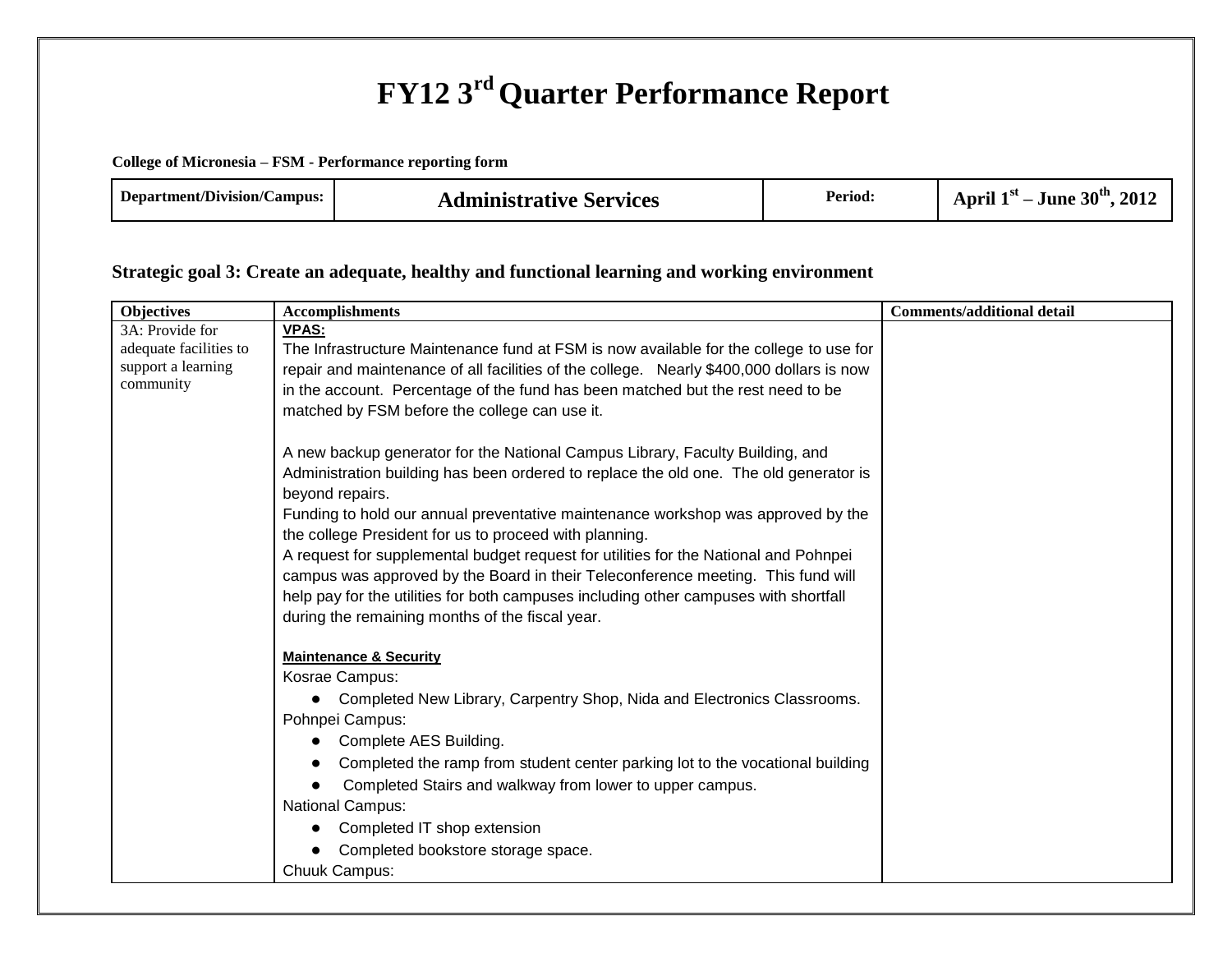| 3B: Provide for<br>maintenance and<br>upkeep of grounds,<br>facilities, and<br>equipment | <b>Maintenance &amp; Security</b><br><b>National Campus:</b><br>Completed 101 work orders for Building Repairs.<br>Completed 118 work orders for electrical and AC repairs<br>Accommodated 11 sea transportation requests and 41 land transportation<br>requests.<br>Completed Dormitory Building D&E renovation<br>Completed Cafeteria Building C renovation.<br><b>Pohnpei Campus:</b><br>Executed Contracts for classrooms renovations of Building A, E&F.<br><b>Kosrae Campus:</b><br>Execute contract for repair floor repair and renovation of Administration<br>$\bullet$<br>Building.<br><b>Chuuk Campus:</b><br>Replaced 10 defective AC units.<br>For the first two quarters of fiscal year 2012, the endowment fund's market gain<br>totaled to \$461k.<br>6G2. The fund raising receipts for the endowment fund for the current quarter ending<br>March 31, 2012 is \$9,824. For April 2012, the fund raising receipt was \$23,837<br>wherein 98% is from King and Queen during the college's founding day. The<br>breakdown of the King and Queen receipts are:<br>Purple team (Pohnpei campus) - \$15,216<br>Blue team (National - Pohnpei) - 3,873<br>Red team (National - Yap)<br>$-1,800$<br>Green team (National - Kosrae) - 1,410<br>White team (National – Chuuk) -<br>1,051 | Received BudgetFY2012<br>operations supplemental funding<br>as follows:<br>Utilities: \$249,648<br>POL (fuel): \$9,000<br>Supplies: \$29,000<br><b>Preventative Maintenance</b><br>Workshop: \$12,000<br>Since the recruitment of the<br>maintenance supervisor at Chuuk<br>Campus, maintenance and security<br>operations has improved in<br>reporting scheduling and<br>implementation of preventative<br>maintenance program. |
|------------------------------------------------------------------------------------------|--------------------------------------------------------------------------------------------------------------------------------------------------------------------------------------------------------------------------------------------------------------------------------------------------------------------------------------------------------------------------------------------------------------------------------------------------------------------------------------------------------------------------------------------------------------------------------------------------------------------------------------------------------------------------------------------------------------------------------------------------------------------------------------------------------------------------------------------------------------------------------------------------------------------------------------------------------------------------------------------------------------------------------------------------------------------------------------------------------------------------------------------------------------------------------------------------------------------------------------------------------------------------------------------------|----------------------------------------------------------------------------------------------------------------------------------------------------------------------------------------------------------------------------------------------------------------------------------------------------------------------------------------------------------------------------------------------------------------------------------|
| 3C: Provide for a safe,<br>secure and effective<br>college environment                   | <b>Maintenance &amp; Security</b>                                                                                                                                                                                                                                                                                                                                                                                                                                                                                                                                                                                                                                                                                                                                                                                                                                                                                                                                                                                                                                                                                                                                                                                                                                                                |                                                                                                                                                                                                                                                                                                                                                                                                                                  |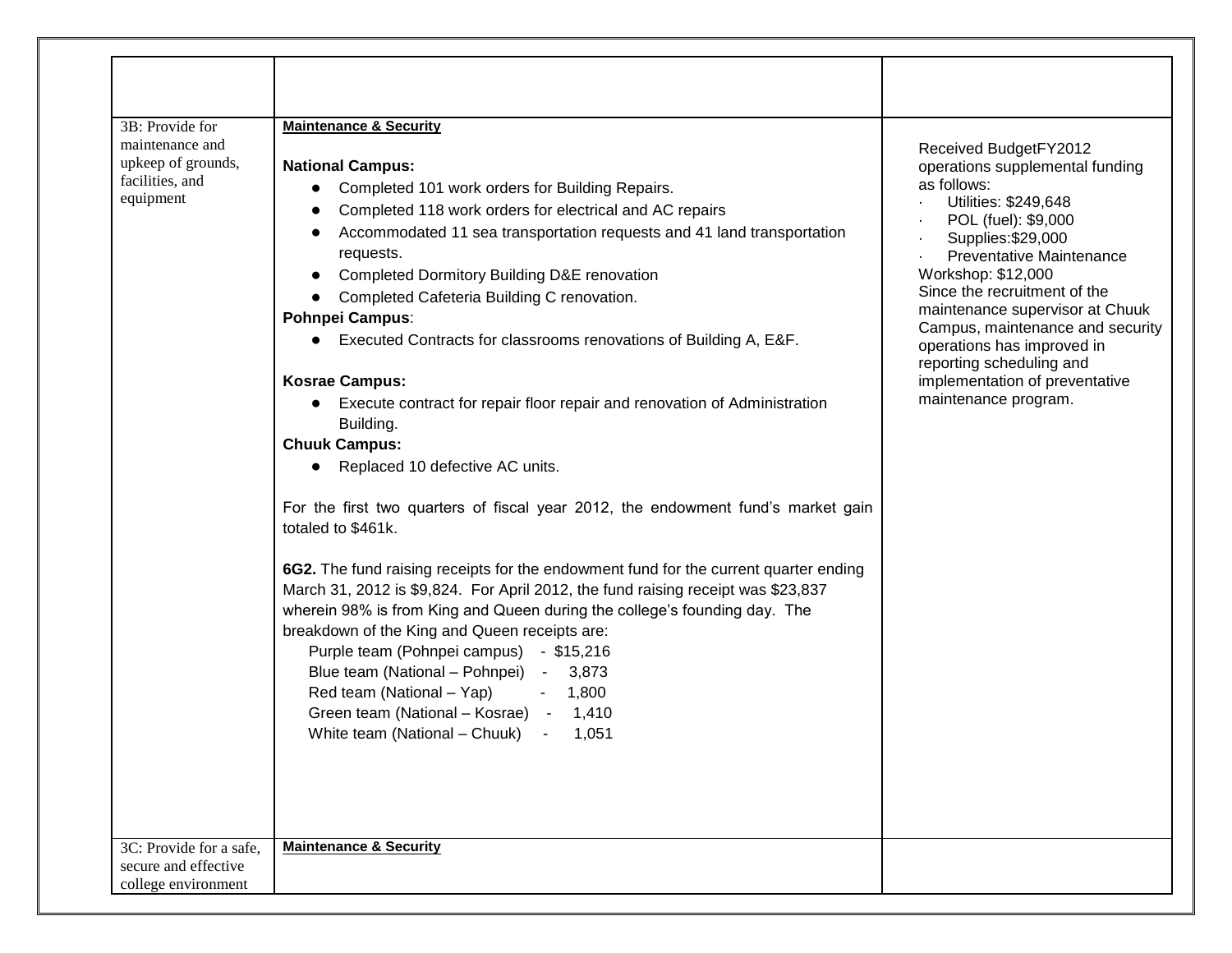| Major Offense (s)           | April       | May | June        |
|-----------------------------|-------------|-----|-------------|
| <b>Liquor law violation</b> | 8           | 3   | 4           |
| <b>Liquor law arrests</b>   | $\mathbf 0$ | 3   | $\mathbf 0$ |
| <b>Burglary</b>             | 0           | 0   | $\mathbf 0$ |
|                             |             |     |             |
| <b>COM property damage</b>  |             | 0   | $\mathbf 0$ |
|                             |             |     |             |

# **Strategic goal 4: Foster effective communication**

| <b>Objectives</b>        | <b>Accomplishments</b>                                                                                                                                                                                                                                                                                                                                                                                                                                                                              | <b>Comments/additional detail</b> |
|--------------------------|-----------------------------------------------------------------------------------------------------------------------------------------------------------------------------------------------------------------------------------------------------------------------------------------------------------------------------------------------------------------------------------------------------------------------------------------------------------------------------------------------------|-----------------------------------|
|                          |                                                                                                                                                                                                                                                                                                                                                                                                                                                                                                     |                                   |
| 4B: Provide              | <b>VPAS:</b>                                                                                                                                                                                                                                                                                                                                                                                                                                                                                        |                                   |
| communications           | IT division has been reassigned to the new Vice President for Institutional Effectiveness                                                                                                                                                                                                                                                                                                                                                                                                           |                                   |
| infrastructure to        | and Quality Assurance (VPIEQA) for direct supervision. This will be the last report that                                                                                                                                                                                                                                                                                                                                                                                                            |                                   |
| support<br>communication | the division submits under the Vice President for Administrative Services.                                                                                                                                                                                                                                                                                                                                                                                                                          |                                   |
| pathways                 | $\mathbf{I}$                                                                                                                                                                                                                                                                                                                                                                                                                                                                                        |                                   |
|                          | We continue to work toward improving the overall COM-FSM communication system by<br>providing options and acting to make better use of new technologies as they become<br>available.                                                                                                                                                                                                                                                                                                                |                                   |
|                          | The COM-FSM National campus continues to operate on its new fiber optic cable<br>connection connecting the campus facility to the FSMTC Main office in Kolonia Pohnpei.<br>The link remains stable at 7mbps. COM-FSM IT is continues monitoring the link to<br>ensure the functionality in order to maintain College digital services. IT is also negotiating<br>potential changes to Pohnpei campus and all other state campus links to potential DSL<br>type options.                             |                                   |
|                          | IT wireless expansion project update: A pilot setup is now in place at the National, Chuuk<br>and Pohnpei campus sites. Network lines and other needs have been procured or are in<br>place at the sites selected at Kosrae and Yap campus, work will begin soon on the<br>ground for the two remaining sites. The new service post pilot period can dramatically<br>expand our wireless capabilities to be better able to serve our growing wireless network<br>COM-FSM community at all campuses. |                                   |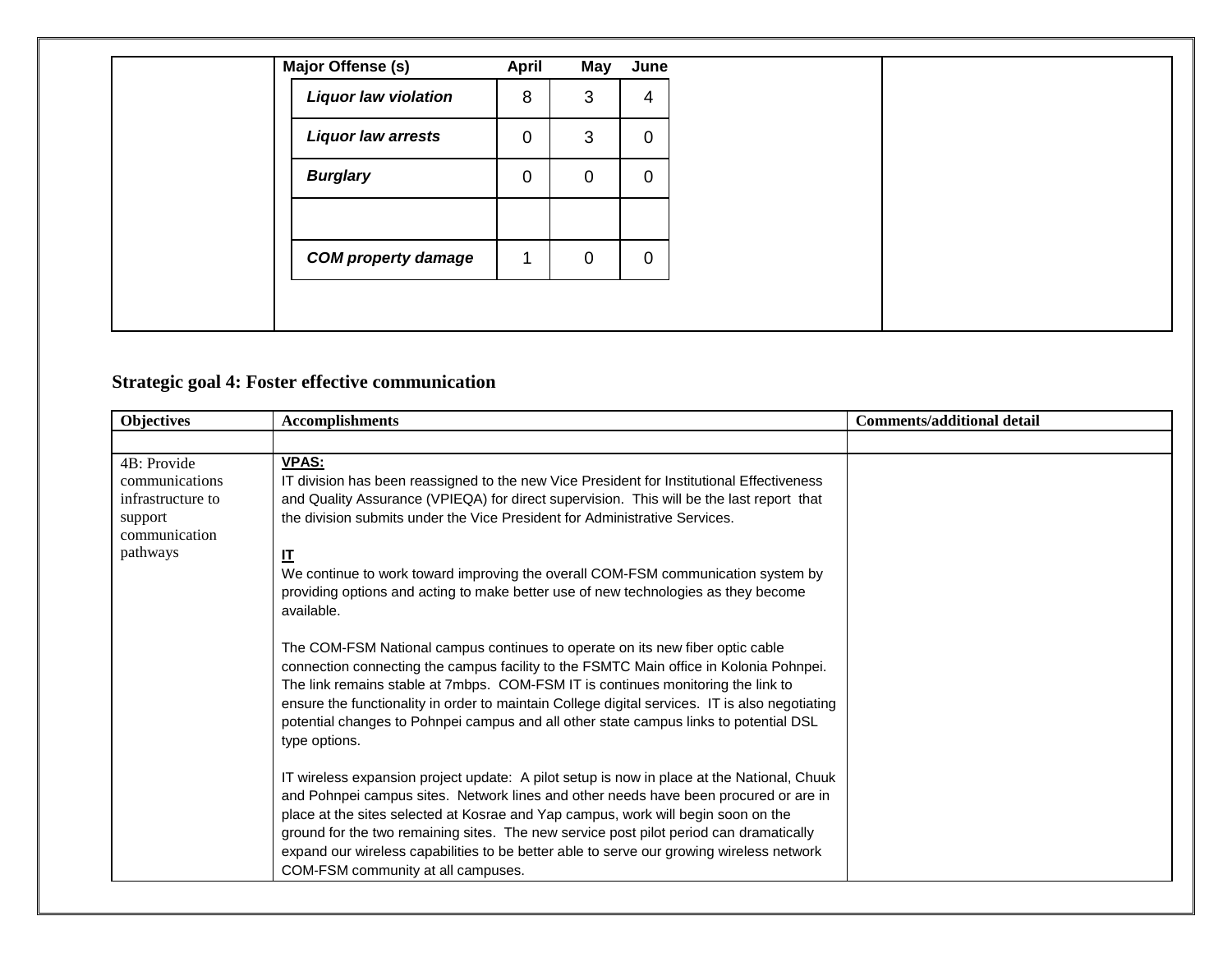Electronic Information Panels: The first one mounted in the Administration building at the National campus and 2nd one in the lrc, a 3rd unit has now also been installed at the pohnpei campus student services area. This effort included first steps on tasks identified in SIS Phase III, as well as serving as a test bed for a potential information sharing medium. The panel incorporates data from the Campus News forms in the SIS, which eventually should allow each campus to supply news and information for dissemination to their students through myShark and local Information Panels.

As currently deployed, the Information Panel collects data from a combination of RSS feeds (some local, others off-campus) web pages, images, and class schedule information in the SIS. Web pages cycle through continuously on half of the panel, while schedule information is supplied on the other. The display  $\Box$  s power is managed by the attached low-power computer (an Intel Atom-based system) and configured for operation from 7:30am to 5:30pm Monday through Friday. At other times the display will be turned off and the system placed in a power-conserving mode. It is integrated with an external system for power management, and will be shutdown automatically in the event of an extended power outage.

#### WebSite

Website improvements efforts continue. The Webmaster will soon be departing to all states to conduct the content management training for state campus staff to be able to directly upload news and announcement items for their respective sites from all campuses. The effort is to further improve the website by improving the speed and accuracy of news content from our sites to their constituents as well as to a broader audience.

#### **SIS Developments:**

The progress on work towards the goals of the COM-FSM SIS phase III contract continues. As mentioned in the accreditation report, the SIS is a step in the right direction and has allowed for many positives for the COM-FSM, but they encourage us to continue the efforts.

As per the terms of the contract no. ct11-0459/enc11.0401 and as specified in the details of the SIS phase III contract, the following is an update of work done so far:

1. The Migration of the MySQL database server to new hardware is now 100% complete. The previous system has been switched off.

2. Campus-managed announcement and news items for display in the COM-FSM myShark portal and other locations such as the COM-FSM web site and information panels is progressing on schedule. 99% complete but not in production yet.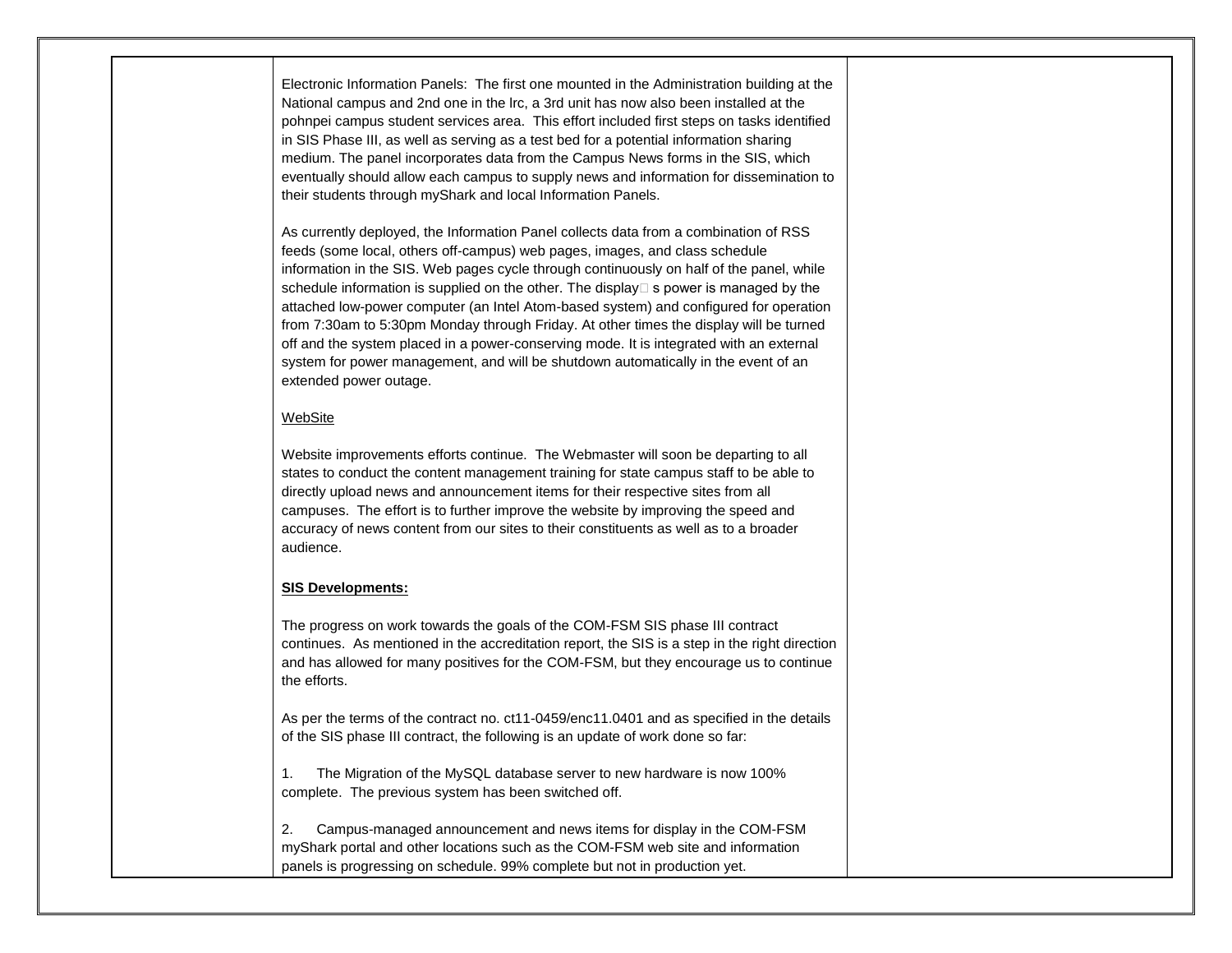|                                        | Online Registration efforts continue.<br>3.                                                                                                                    |  |  |  |  |  |  |
|----------------------------------------|----------------------------------------------------------------------------------------------------------------------------------------------------------------|--|--|--|--|--|--|
|                                        | - implementation planning (procedural changes and policy development) 50%<br>- software development 30%                                                        |  |  |  |  |  |  |
|                                        | E-Mail distribution by campus or other grouping work is 90% complete<br>4.<br>- to be used for sending emergency notices or other high-priority messages       |  |  |  |  |  |  |
|                                        | Course schedule planning and projection (work in progress)<br>5.                                                                                               |  |  |  |  |  |  |
|                                        | Wait-listing capabilities (work in progress)<br>6.<br>- implementation planning (procedural change and policy development)<br>- software development to follow |  |  |  |  |  |  |
| 4C: Enhance the<br>college community's | 屸                                                                                                                                                              |  |  |  |  |  |  |
| ability to communicate                 | System-wide Virus/Exploit attempts per month for 3rd Quarter 2012:                                                                                             |  |  |  |  |  |  |
| effectively                            | 10<br>April                                                                                                                                                    |  |  |  |  |  |  |
|                                        | May<br>15                                                                                                                                                      |  |  |  |  |  |  |
|                                        | 6<br>June                                                                                                                                                      |  |  |  |  |  |  |
|                                        |                                                                                                                                                                |  |  |  |  |  |  |
|                                        | System-wide e-mail identified as potential SPAM per month 3rd Quarter 2012                                                                                     |  |  |  |  |  |  |
|                                        | 119809<br>April                                                                                                                                                |  |  |  |  |  |  |
|                                        | 182580<br>May                                                                                                                                                  |  |  |  |  |  |  |
|                                        | 270341<br>June                                                                                                                                                 |  |  |  |  |  |  |
|                                        |                                                                                                                                                                |  |  |  |  |  |  |
|                                        | System-wide High Score SPAM e-mail Deleted per month for 3rd Quarter 2012:                                                                                     |  |  |  |  |  |  |
|                                        | 84476<br>April                                                                                                                                                 |  |  |  |  |  |  |
|                                        | 118375<br>May                                                                                                                                                  |  |  |  |  |  |  |
|                                        | 230991<br>June                                                                                                                                                 |  |  |  |  |  |  |
|                                        |                                                                                                                                                                |  |  |  |  |  |  |
|                                        |                                                                                                                                                                |  |  |  |  |  |  |
|                                        |                                                                                                                                                                |  |  |  |  |  |  |
|                                        |                                                                                                                                                                |  |  |  |  |  |  |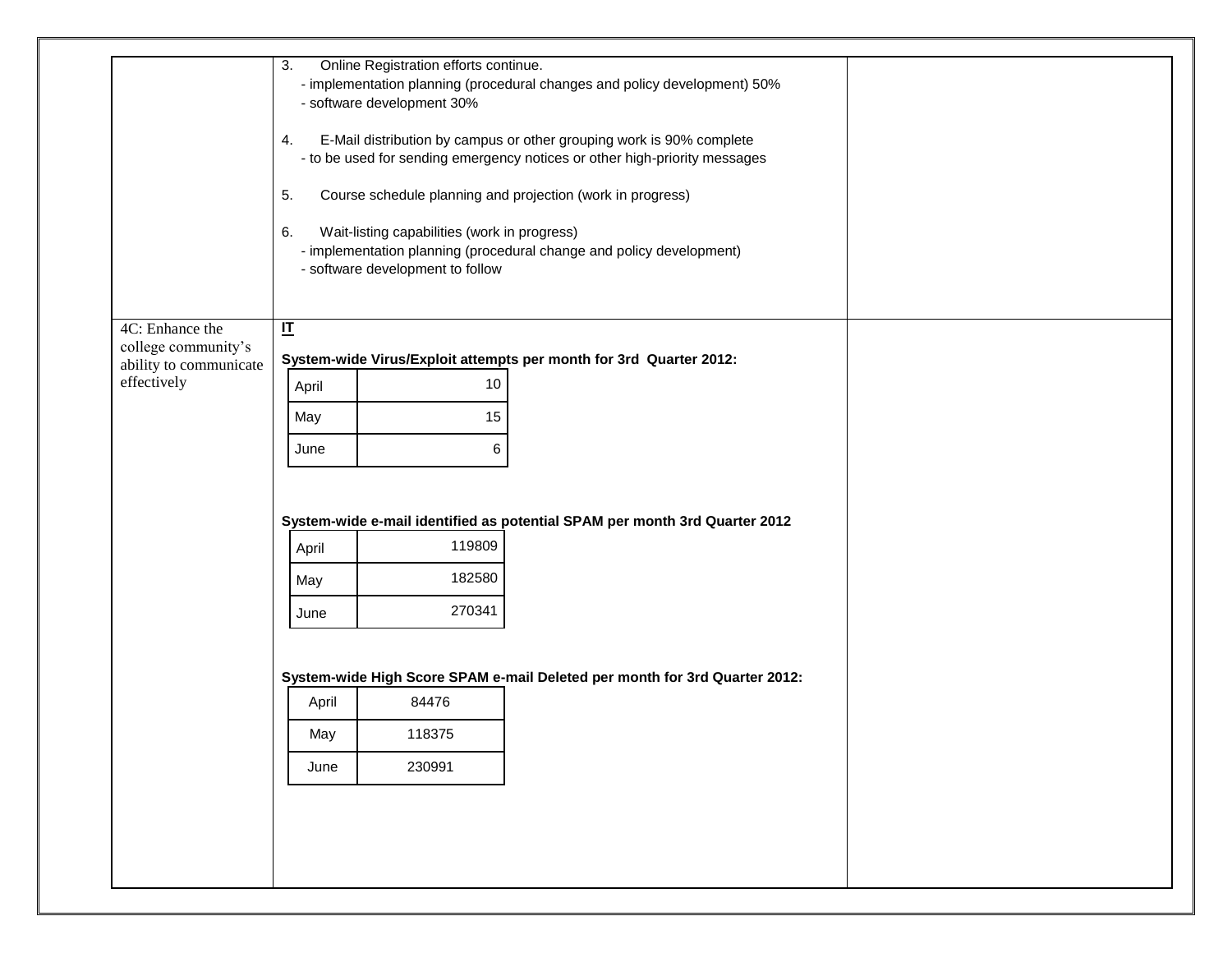| <b>Chuuk</b>    | In  | 247 kb/s    |  |
|-----------------|-----|-------------|--|
|                 | Out | 49.59 kb/s  |  |
| Kosrae          | In  | 177.21 kb/s |  |
|                 | Out | 37.53 kb/s  |  |
| <b>PNI</b>      | In  | 77.56 kb/s  |  |
|                 | Out | 502.01 kb/s |  |
| Yap/FMI         | In  | 243.45 kb/s |  |
|                 | Out | 102.26 kb/s |  |
| <b>National</b> | In  | 4.83 Mb/s   |  |
|                 | Out | 707.80 Kb/s |  |

# **Strategic goal 5: Invest in sufficient, qualified, and effective human resources**

| <b>Objectives</b>                                                           | <b>Accomplishments</b>                                                                                                                                                    | <b>Comments/additional detail</b>                          |
|-----------------------------------------------------------------------------|---------------------------------------------------------------------------------------------------------------------------------------------------------------------------|------------------------------------------------------------|
| 5A: Provide on-going<br>professional<br>development of faculty<br>and staff | <b>VPAS:</b> HR Division will be relocated to a better location on campus<br>to help serve staff and faculty in a more suitable environment or<br>office.                 | Yap and Kosrae Campus will hold theirs<br>at a later time. |
|                                                                             | <b>HRO</b><br>Four instructors from the National and Chuuk Campus are working on<br>advanced degree.<br>A total of 88 awards were presented to employees at the National, |                                                            |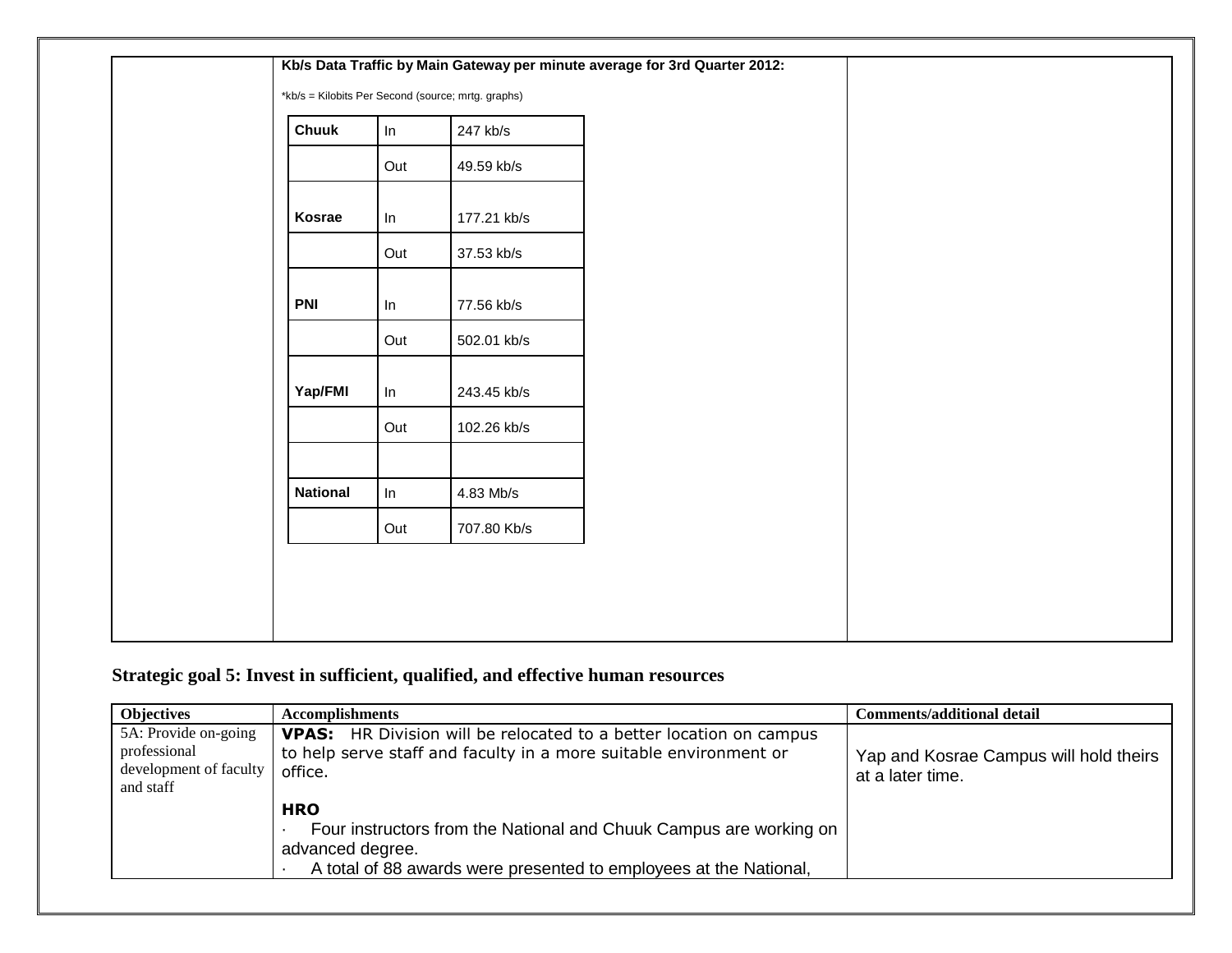# **Strategic goal 6: Ensure sufficient and well-managed fiscal resources that maintain financial stability**

| Objectives           | <b>Accomplishments</b> | Comments/additional detail |
|----------------------|------------------------|----------------------------|
| 6A: Enhance new and  |                        |                            |
| existing revenue     | <b>VPAS:</b>           |                            |
| resources to promote |                        |                            |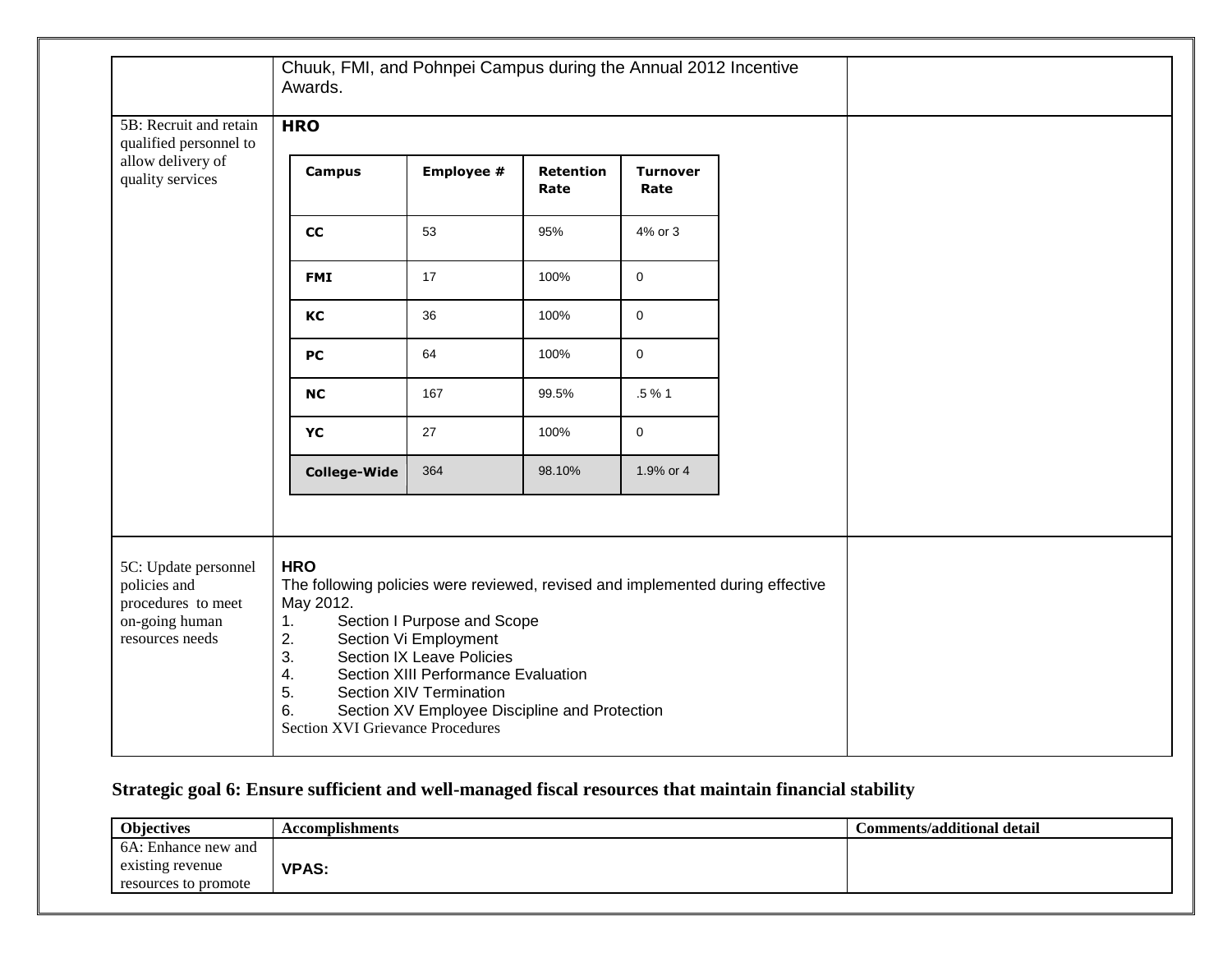| growth and increase                          |                                                                                                                                                                                                                                                                                                                                                                                                                                                                                                                                              |                                                                                                                                                                                                                                                                                                                                                                                                                                                  |
|----------------------------------------------|----------------------------------------------------------------------------------------------------------------------------------------------------------------------------------------------------------------------------------------------------------------------------------------------------------------------------------------------------------------------------------------------------------------------------------------------------------------------------------------------------------------------------------------------|--------------------------------------------------------------------------------------------------------------------------------------------------------------------------------------------------------------------------------------------------------------------------------------------------------------------------------------------------------------------------------------------------------------------------------------------------|
| cost effectiveness                           | The budget guidelines for 2014 fiscal year has been completed. The timeline for<br>working on the budget by offices is still being worked on to ensure everyone will<br>participate fully in the budget process. The budget will be submitted to the BOR<br>on time as well as the FSM.                                                                                                                                                                                                                                                      |                                                                                                                                                                                                                                                                                                                                                                                                                                                  |
| 6B: Diversify<br>resources of the<br>College |                                                                                                                                                                                                                                                                                                                                                                                                                                                                                                                                              |                                                                                                                                                                                                                                                                                                                                                                                                                                                  |
| 6C: Budgeting and                            | <b>Business Office</b>                                                                                                                                                                                                                                                                                                                                                                                                                                                                                                                       |                                                                                                                                                                                                                                                                                                                                                                                                                                                  |
| resource allocation                          | 6C1. The Statement of Revenues and Expenditures (SRE) for Unrestricted Fund<br>(UF) for the six months ended March 31, 2012 indicated a positive fund balance<br>change of \$3.133 Million, consisting of \$1.166 Million for National campus and<br>\$1.967 Million for state campuses.<br>The breakdown of the UF - FB change of \$3.133 Million, are as follows:<br>- \$ 1.166 Million<br>National operations<br>978k<br>Pohnpei campus<br>Chuuk campus<br>494k<br>Kosrae campus<br>282k<br>257k<br>Yap campus<br><b>FSM-FMI</b><br>(44k) | 6C1. The result of operations is expected to<br>provide a positive fund balance change as of<br>the second quarter of fiscal year due to the<br>recording of fall and spring revenue. The<br>negative results for FSM - FMI is from the<br>concentration of expenditures on the first<br>and second quarters. The results of<br>operation as of the second quarter indicate<br>positive results of operations at the end of<br>fiscal year 2012. |
|                                              | The SRE for Restricted Fund (RF) for the six months ended March 31, 2012<br>shows a negative FB change of \$48k due to the timing of recording revenue.<br>6C2. The cash and equivalents as of March 31, 2012 is \$7.780 Million consisting<br>of the following:                                                                                                                                                                                                                                                                             |                                                                                                                                                                                                                                                                                                                                                                                                                                                  |
|                                              | Money Fund/CDs at Citibank - \$3.558 Million<br>General Fund accounts at BFSM - \$2.622 Million<br>State Campus Fund accounts at BFSM - \$1.188 Million<br>Restricted Fund accounts at BFSM & BOG - \$412k<br>6C3. The gross receivable from students indicated an increase by \$509k or by<br>26%, from \$1.927 Million as of Dec. 31, 2011 to \$2.436 Million as of March 31,<br>2012.                                                                                                                                                     | 6C2. Compared with prior quarter, the cash<br>balance for this quarter is higher by \$1.203<br>Million or by 18%. The current cash balance<br>of \$7.780 Million is about 70% of the 2012<br>operating expenditures. This is indicative<br>that the college is in good cash position, and<br>all planned activities and projects can be<br>implemented without cash flow problem.                                                                |
|                                              |                                                                                                                                                                                                                                                                                                                                                                                                                                                                                                                                              | 6C3. The net increase in receivables<br>consists of an increase by \$831k from spring<br>2012, and collections by \$322k from<br>previous semesters.                                                                                                                                                                                                                                                                                             |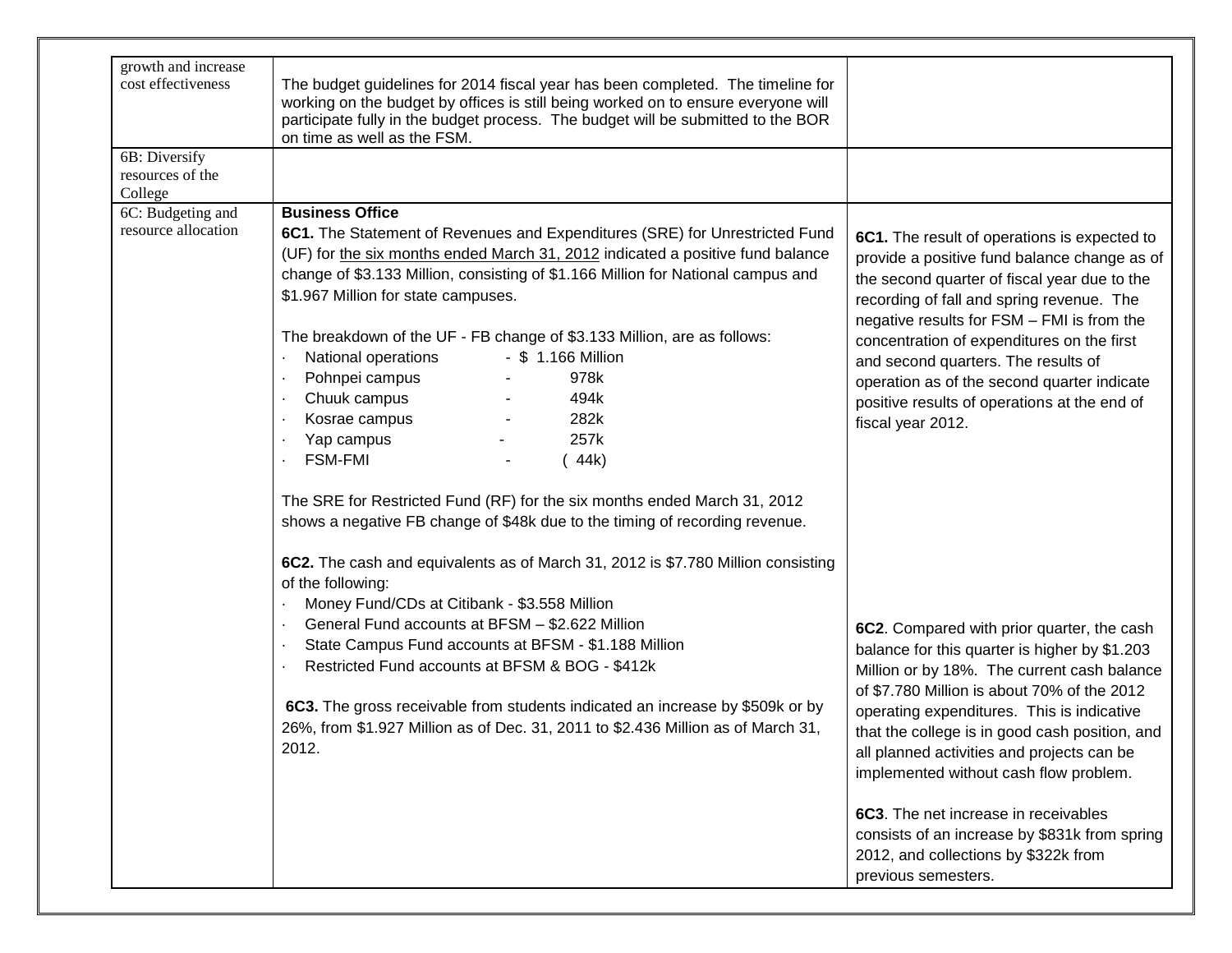| 6D: Develop and<br>implement college<br>sustainability plans<br>that will lead to the<br>careful stewardship of<br>natural and man-made<br>resources, saving of<br>revenue, and<br>enhancement of the<br>college experience;<br>serves as a model for<br>the nation |                                                                                                                                                                                                                                                                                                                                                            |                                                                                                                                                                                                                                                                                                                                                                                                                                                                                                                                                                                                                                                                                                                                                                                                                                                                                                                                     |
|---------------------------------------------------------------------------------------------------------------------------------------------------------------------------------------------------------------------------------------------------------------------|------------------------------------------------------------------------------------------------------------------------------------------------------------------------------------------------------------------------------------------------------------------------------------------------------------------------------------------------------------|-------------------------------------------------------------------------------------------------------------------------------------------------------------------------------------------------------------------------------------------------------------------------------------------------------------------------------------------------------------------------------------------------------------------------------------------------------------------------------------------------------------------------------------------------------------------------------------------------------------------------------------------------------------------------------------------------------------------------------------------------------------------------------------------------------------------------------------------------------------------------------------------------------------------------------------|
| 6E: Managing and<br>administration of<br>fiscal resources.                                                                                                                                                                                                          | <b>Business Office</b><br>6E1. The audit of the college's financial statement for the fiscal year ended<br>September 30, 2011 was completed on time and transmitted by the auditor to<br>the college on June 29, 2012. The auditor expressed an unqualified opinion on<br>the presentation of the college's financial statements as of September 30, 2011. | 6E1. The summary of Auditors' results<br>provide the following:<br>The Independent Auditors' Report on the<br>financial statements expressed an<br>unqualified opinion, the best opinion that an<br>auditor can render in a financial audit.<br>No significant deficiencies in internal<br>control over financial reporting were<br>identified.<br>Instances of noncompliance considered<br>material to the financial statements were not<br>disclosed by the audit.<br>No significant deficiencies in internal<br>control over compliance with requirements<br>applicable to major federal awards programs<br>were identified.<br>The Independent Auditors' Report on<br>compliance with requirements applicable to<br>major federal award programs expressed an<br>unqualified opinion.<br>The audit disclosed no findings required<br>to be reported by OMB Circular A-133.<br>COM – FSM did qualify as a low – risk<br>auditee. |
|                                                                                                                                                                                                                                                                     | 6E2. The audit report and related financial reports on the audit of the college's                                                                                                                                                                                                                                                                          |                                                                                                                                                                                                                                                                                                                                                                                                                                                                                                                                                                                                                                                                                                                                                                                                                                                                                                                                     |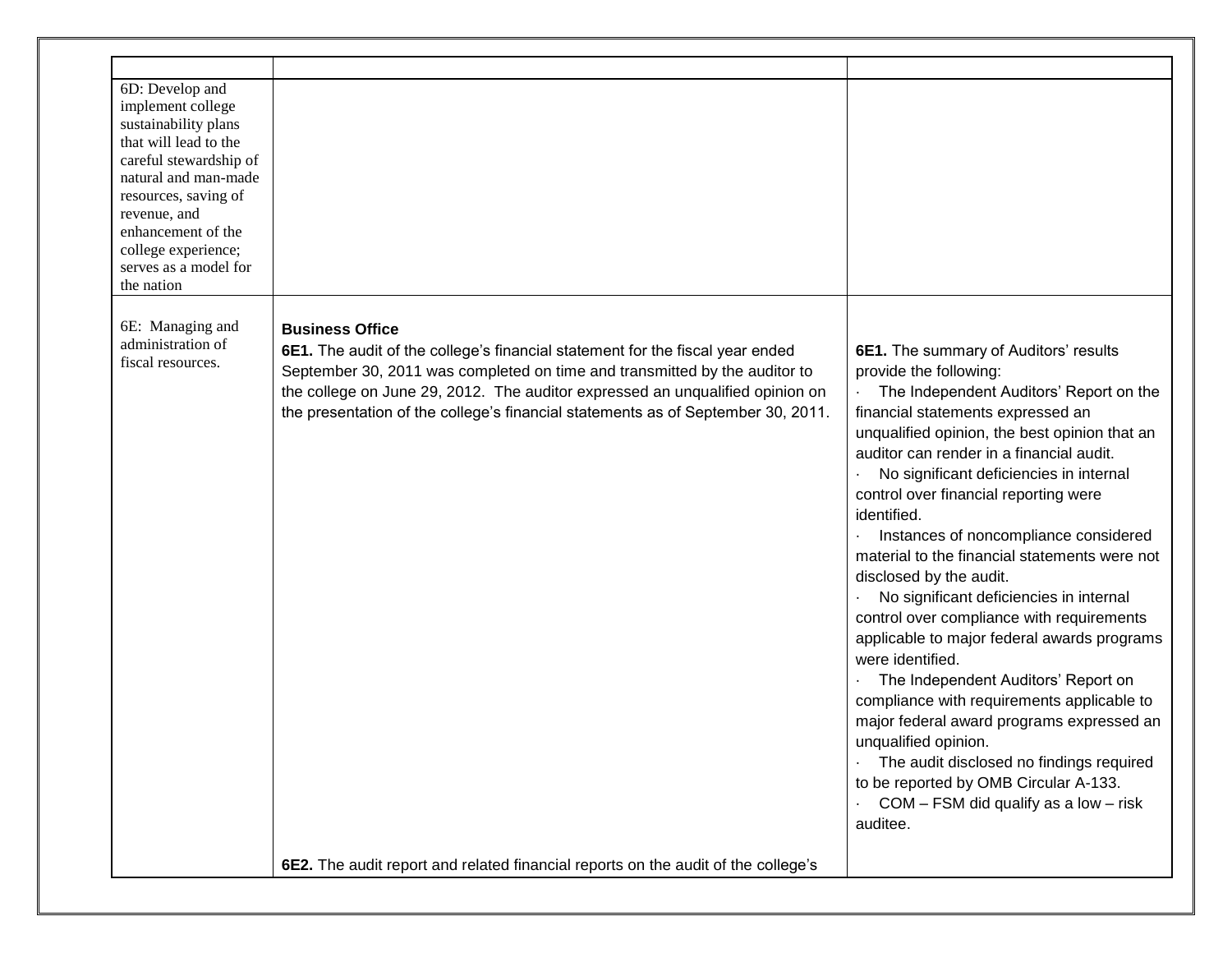|                                                   | financial statements were submitted on time.                                                                                                                                                                                                                                                                                                                                                                                                                                                                                                                                                                                                                                                   | 6E2. A The following reports were<br>transmitted via online:<br>Data Collection Report to Federal Audit<br>Clearinghouse (FAC)<br>Electronic copy of the audit report to<br>Accrediting Commission for Community and<br>Junior Colleges (ACCJC)<br>Annual submission of the audit report to<br>Federal Student Aid (FSA) |
|---------------------------------------------------|------------------------------------------------------------------------------------------------------------------------------------------------------------------------------------------------------------------------------------------------------------------------------------------------------------------------------------------------------------------------------------------------------------------------------------------------------------------------------------------------------------------------------------------------------------------------------------------------------------------------------------------------------------------------------------------------|--------------------------------------------------------------------------------------------------------------------------------------------------------------------------------------------------------------------------------------------------------------------------------------------------------------------------|
| 6G: College meets<br>annual endowment<br>targets. | 6G1. The market value of endowment fund has increased by \$275k or 9%, from<br>\$3.168 Million as of Dec. 31, 2011 to \$3.443 Million as of March. 31, 2012. The<br>breakdown of market value per money manager are as follows::<br><b>Market Value</b><br>Percent<br>Cambiar (LC Value)<br>$\mathbb{S}$<br>839k<br>24%<br>Renaissance (LC Growth) -<br>499k<br>15%<br>Atlantic (S/M Cap Growth) -<br>9%<br>312k<br>SEIX (Fixed Income)<br>865k<br>25%<br>$\blacksquare$<br>Brandes (Mature market)<br>637k<br>19%<br>$\sim$<br>Newgate (Emerging)<br>8%<br>291k<br>100%<br>\$3.443M<br>For the first two quarters of fiscal year 2012, the endowment fund's market gain<br>totaled to \$461k. | 6G1. The current asset allocations are in<br>accordance with the investment policy.                                                                                                                                                                                                                                      |
|                                                   | 6G2. The fund raising receipts for the endowment fund for the current quarter<br>ending March 31, 2012 is \$9,824. For April 2012, the fund raising receipt was<br>\$23,837 wherein 98% is from King and Queen during the college's founding day.<br>The breakdown of the King and Queen receipts are:<br>Purple team (Pohnpei campus) - \$15,216<br>Blue team (National - Pohnpei) -<br>3,873<br>Red team (National - Yap)<br>$-1,800$<br>Green team (National - Kosrae) -<br>1,410<br>White team (National – Chuuk) -<br>1,051                                                                                                                                                               | 6G2. The fund raising receipt for the second<br>quarter is short by 61% or \$15k from the<br>quarterly target of \$25k. The cumulative<br>shortfall for fiscal year 2012 is 77% or \$38k.                                                                                                                                |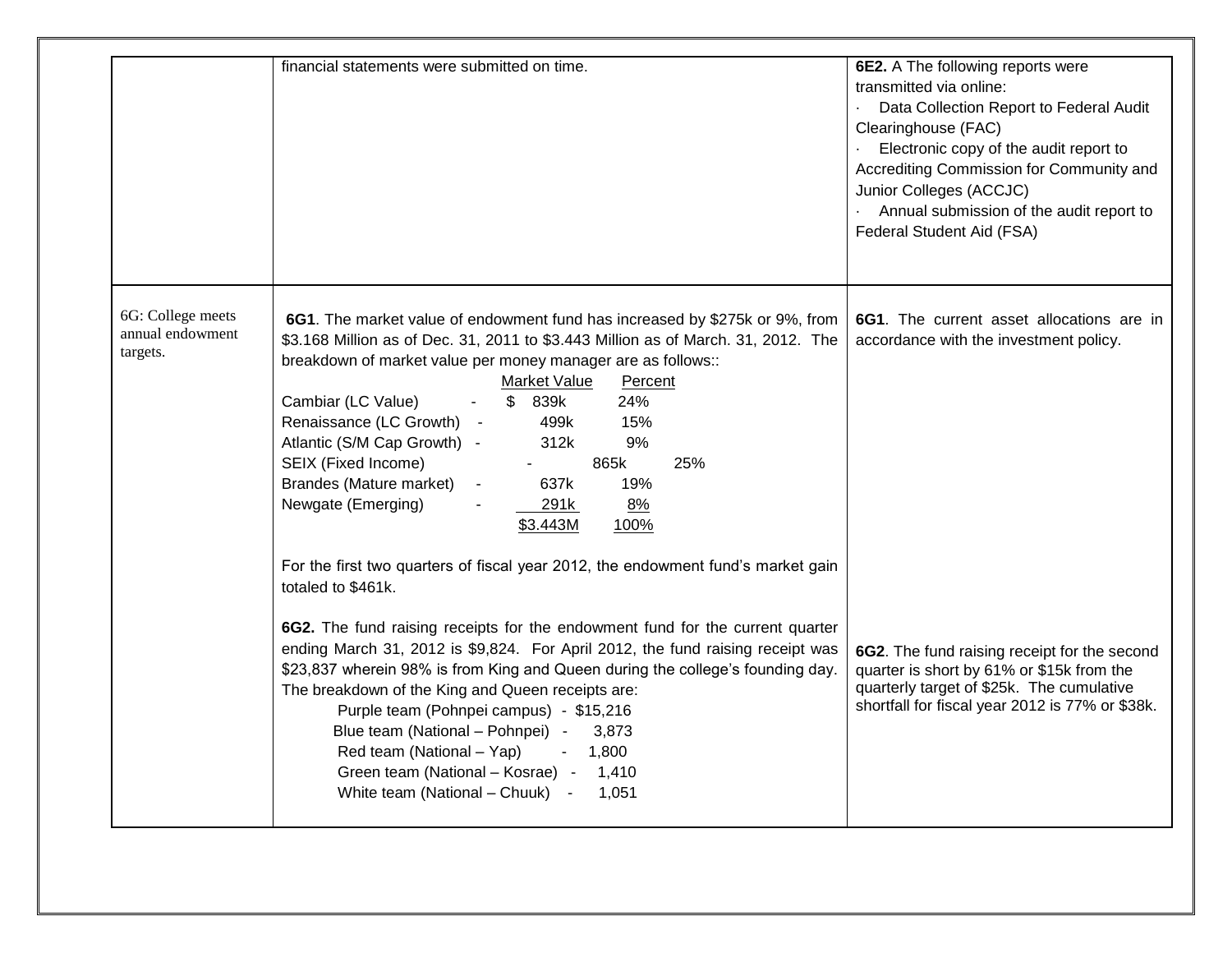### **Strategic goal 7: Build a partnering and service network for community, workforce and economic development**

| <b>Objectives</b>                                         | <b>Accomplishments</b>                                                                                                                               | <b>Comments/additional detail</b> |
|-----------------------------------------------------------|------------------------------------------------------------------------------------------------------------------------------------------------------|-----------------------------------|
| 7A: Increase involvement of the                           |                                                                                                                                                      |                                   |
| community in college affairs                              |                                                                                                                                                      |                                   |
|                                                           |                                                                                                                                                      |                                   |
|                                                           |                                                                                                                                                      |                                   |
| 7B: Enhance and promote                                   | VPAS: Assisted graduates with recommendation letters for securing                                                                                    |                                   |
| employment opportunities                                  | employment at the States and the National Government. Students also<br>requested for assistance from the VPAS office to write recommendation letters |                                   |
|                                                           | for scholarship at the States and FSM.                                                                                                               |                                   |
| 7C: Develop new and enhance                               |                                                                                                                                                      |                                   |
| existing programs to meet the<br>changing educational and |                                                                                                                                                      |                                   |
| workforce needs of our                                    |                                                                                                                                                      |                                   |
| communities                                               |                                                                                                                                                      |                                   |
| 7D: Provide Cooperative                                   |                                                                                                                                                      |                                   |
| <b>Extension Services to the</b>                          |                                                                                                                                                      |                                   |
| community                                                 |                                                                                                                                                      |                                   |

#### **Strategic Goal 8: Promote the uniqueness of our community, cultivate respect for individual differences and champion diversity**

| <b>Objectives</b>                                                              | <b>Accomplishments</b>                                                                            | <b>Comments/additional detail</b>                                                                                             |
|--------------------------------------------------------------------------------|---------------------------------------------------------------------------------------------------|-------------------------------------------------------------------------------------------------------------------------------|
| 8A: Increase community<br>involvement in college affairs                       |                                                                                                   |                                                                                                                               |
| 8B: Cultivate respect for<br>individual differences, and<br>champion diversity | <b>HRO</b><br>14 countries outside of the FSM are represented in the workforce at the<br>College. | Saipan, Hawaii, US, Palau, Canada,<br>Romania, Sri Lanka, India, Nauru,<br>Kiribati, Japan, Philippines, Fiji,<br>Lithuanian, |

#### **Strategic Goal 9: Provide for continuous improvement of programs, services and college environment**

| <b>Objectives</b>         | <b>Accomplishments</b>                                                       | <b>Comments/additional detail</b> |
|---------------------------|------------------------------------------------------------------------------|-----------------------------------|
| 9A: Improve institutional | VPAS: All three divisions within the Department of Administrative Services   |                                   |
| assessment and evaluation | are carrying out data gathering for their assessment plan. This data will be |                                   |
|                           | used for the formulation of the 2014 budget.                                 |                                   |
| 9B: Integrate planning,   | VPAS: Total cost of Ownership for COM-FSM was completed and submitted        |                                   |
| evaluation and resource   | to the accreditation team when they visited.                                 |                                   |
| allocation for continuous |                                                                              |                                   |
| improvement               | The Emergency Response Plan was also developed by the department and also    |                                   |
|                           | submitted to the accreditation team. A Simulation exercise was conducted by  |                                   |